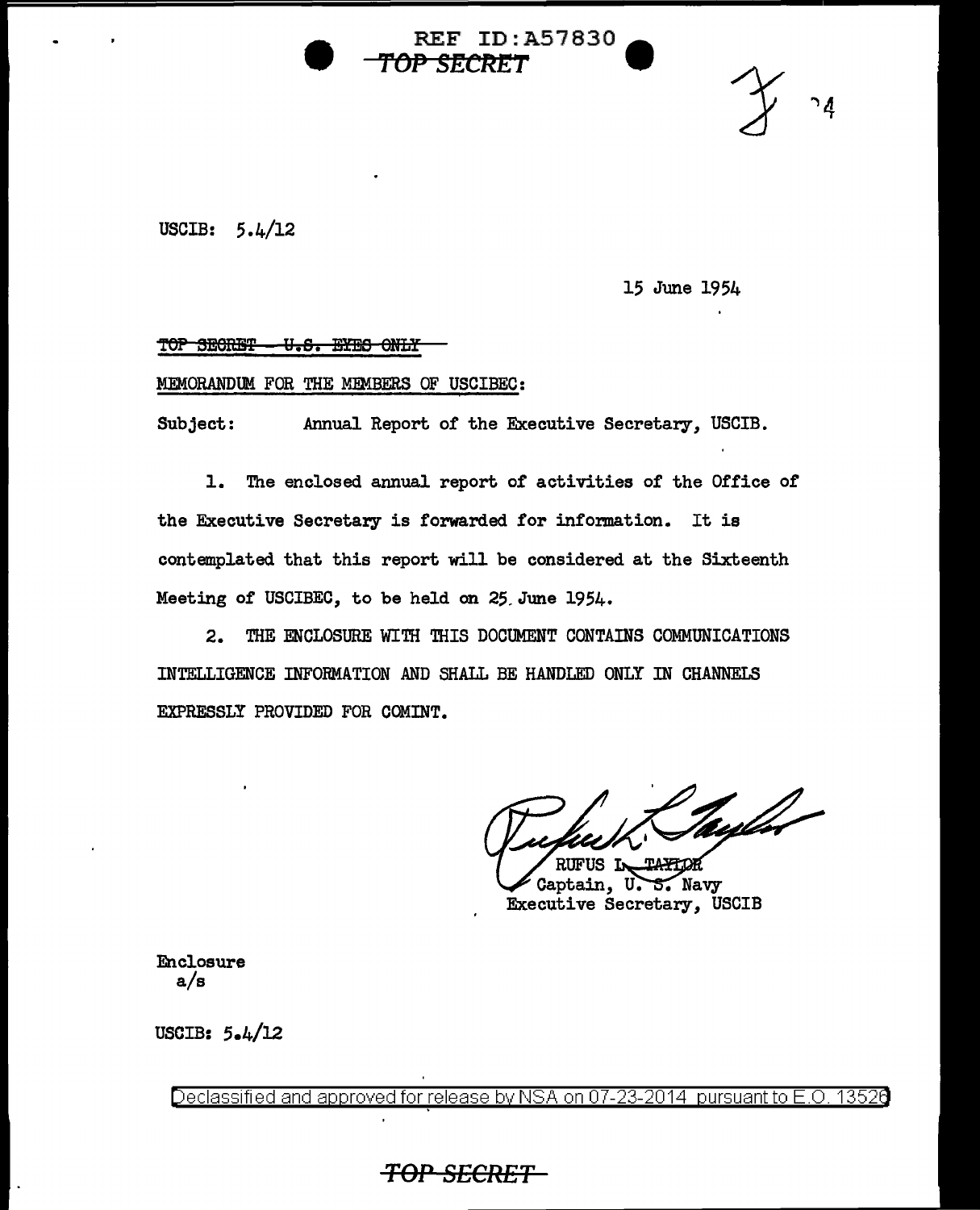**REF ID: A57830 •** *TOP SECRET* 

TOP SECRET <del>- U.S. EYES ONLY</del>

## ANNUAL REPORT

OF

### THE EXECUTIVE SECRETARY, USCIB

Reference: USCIB 5.4/7 of 15 January 1954 (Semiannual Report of the Executive Secretary, USCIB).

## I. COMPOSITION AND ORGANIZATION OF THE EXECUTIVE SECRETARIAT.

### A. NARRATIVE.

1. The Executive Secretariat has now been in operation one full year. There has been no change in the size of the Secretariat since the last report, the strength and organization remaining as listed in paragraph I.A.5. of the reference. However, the addition of a Lt. Colonel, Army for USCSB matters has not materialized and the idea or such an assignment has been dropped for the present.

2. Word has been received that the Assistant Executive Secretary for Security Matters, Major Culmer, will be assigned to the Army Command and General Staff School for a four months course beginning in mid-August. Arrangements are being made to have Major Culmer returned to duty in the Secretariat upon completion of this schooling. The to duty in the Secretariat upon completion of this schooling. Chairman of the Intelligence Committee, Lt. Colonel Simmons, will endeavor to assume Major Culmer's primary duties during the latter's absence.

*3.* Logistic support and transportation arrangements remain as before, the yearly cost being approximately as stated in paragraph  $I.A.6$ . or the reference.

B. COMMENTS.

1. · The present strength and organization or the Secretariat is considered to be the minimum adequate for the job.

2. The demands of USCSB upon the personnel and facilities of the USCIB Secretariat have not, as yet, been beyond normal capacity of the Secretariat to handle. However, if USCSB should meet as often and

Enclosure with USCIB 5.4/12 dtd 15 June 1954.

# 'f'OP SECRET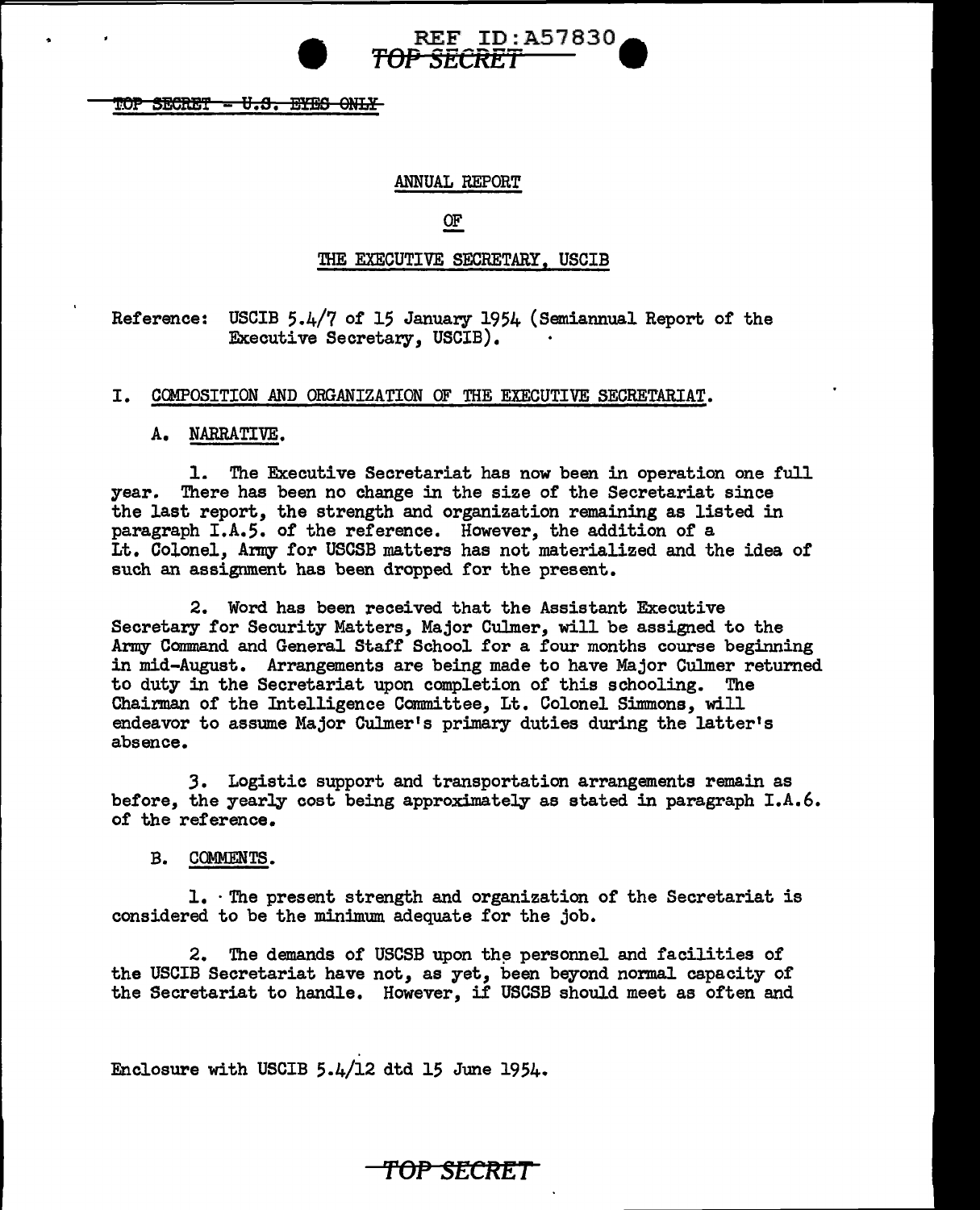

### TOP SECRET - U.S. EYES ONLY

as lengthily as USCIB, the Secretariat would be unable to meet, with its present staff, the requirements of both Boards. It is considered, though, that with the addition of 1 Recording Secretary and 1 Assistant Executive Secretary for COMSEC, foreseeable normal requirements of both USCIB and USCSB could be met.

*3.* The transfer of the incmnbent Assistant for Security, whether temporary or permanent, will delay at least one important project four to six months. This is regrettable. However, it is felt that seizure of an opportunity to improve Major Culmer's professional potential is more important than delay of the projects at present under consideration by the USCIB Secretariat.

4. Logistic support to the Secretariat is in all respects satisfactory.

#### C, RECOMMENDATIONS.

1. The current composition, organization and support arrangements for the Executive Secretariat should remain as is.

#### II. FUNCTIONS AND DUTIES.

#### A. NARRATIVE.

1. No changes· in the routine duties being performed by the Secretariat have occurred since the last report.

2. Considerable progress has been made on the project of codification of USCIB directives, policies and decisions. Card indexing of agenda items and decisions thereon at USCIB meetings since the first one on ll+ March 1945 is about 75% complete. When this phase of the codification project is complete, decisions taken by vote sheet·and interregnum procedure will be added, the whole indexed and then issued in the· form of a digest with listings in one part by meeting number and in<sup>'</sup> a second part by subject. It is not anticipated that this project can be completed before fall of this year at the earliest.

*3.* Revision of Board directives and policy papers in the light of the recent reorganization of the Board has been completed.

4. Security is still not satisfactory.

a. Although directives have been issued to achieve the security aims set forth in the Brownell Committee Report, and there is

## - 2 -

# **TOf' SECRET**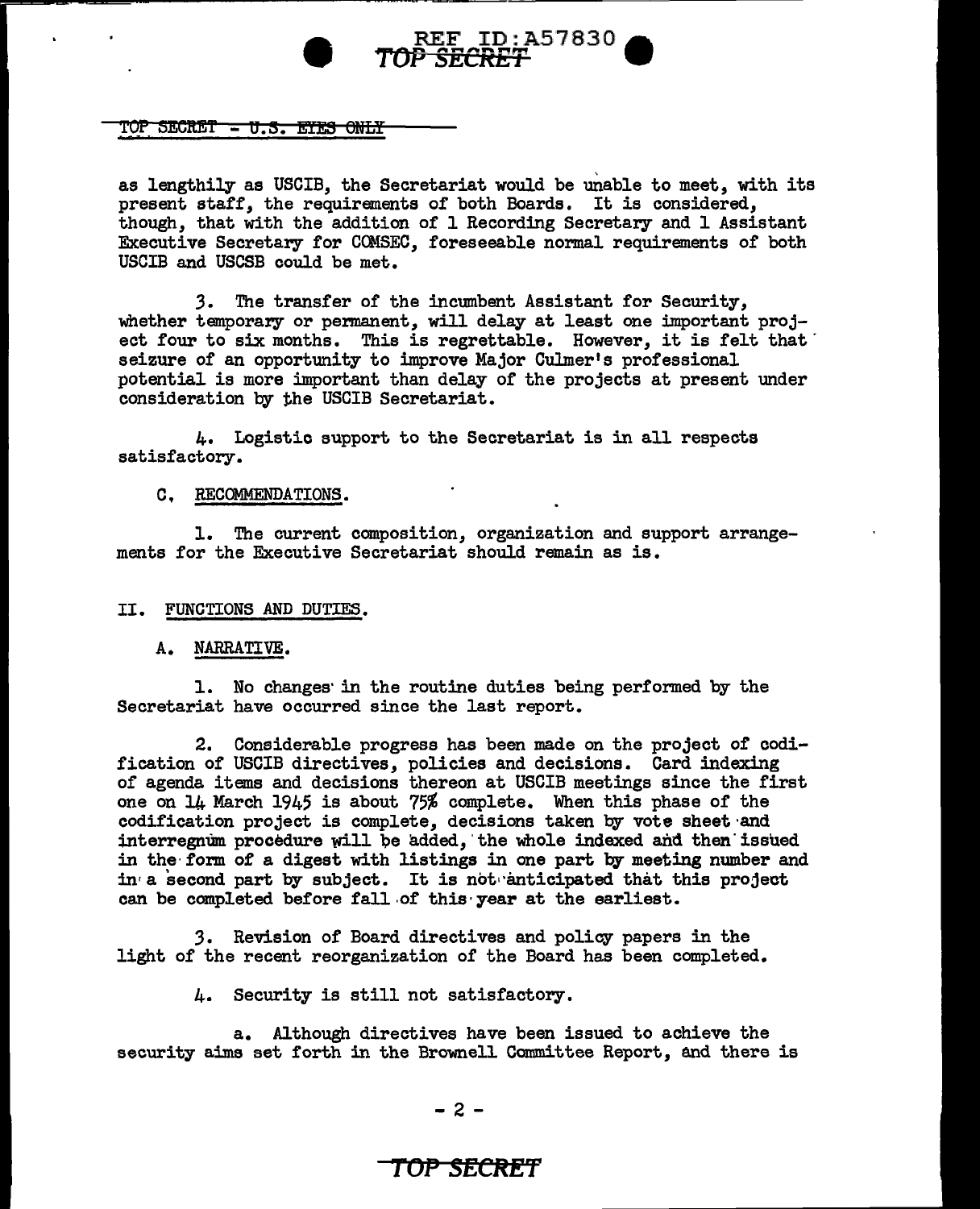# **REF ID:A57830** TOP SECRET

### ${\tt TOP\_SECRET-U. S. EYES~ONLT}$

every evidence of compliance with these directives on the part of the members, a serious source of weakness still exists, namely, ineffective communications which have been producing compromises at the average rate of slightly more than five per month since May of 1953. Approximately half of these compromises involve inadvertent plain text transmissions many cases of which have revealed TOP SECRET codeword information on readily interceptable radio circuits. As soon as it can be fully applied, USCIB Directive Number 9 is expected to materially assist in amelioration of this situation. As yet, the minimum standards provided under SECTION III, paragraph 1, have not been submitted for USCIB approval. However, a step in that direction has been taken by approval of USCIB 13.5/42. In addition, detailed rules for the elements under the operational or technical control of the Director, NSA have been issued. Meanwhile, the matter of communications compromises has been brought to attention of the Director, NSA as it involves mainly those elements under his operational or technical control.

b. Full :implementation of the new Appendix "B" has been delayed beyond the expected time owing to delays in achieving categorization of COMINT. Other necessary actions have either been completed or are so well advanced that they can be completed on short notice. It is hoped that an agreed listing of material for the various categories will be ready for consideration by USCIB in July.

3. A project to consolidate and issue in one document all USCIB directives and policy statements covering the policy and procedures approved by the Board with regard to the security of COMINT has been initiated in the Secretariat. A completion date cannot be estimated at this time.

B. COMMENT.

1. Leakage of COMINT information due to ineffective communications is considered to be our most dangerous security weakness. If not corrected, this weakness can render all other security efforts null and void.

2. Categorization of CG1INT should be expedited. An emergency involving hostilities before Appendix "B" can be fully implemented would find us without the basis for executing policies to which we have committed ourselves. This will lead to either undue delay in effective utilization of COMINT or an anarchy of expediency that cannot fail to weaken security.

- *3* -

# **Tor SECRET**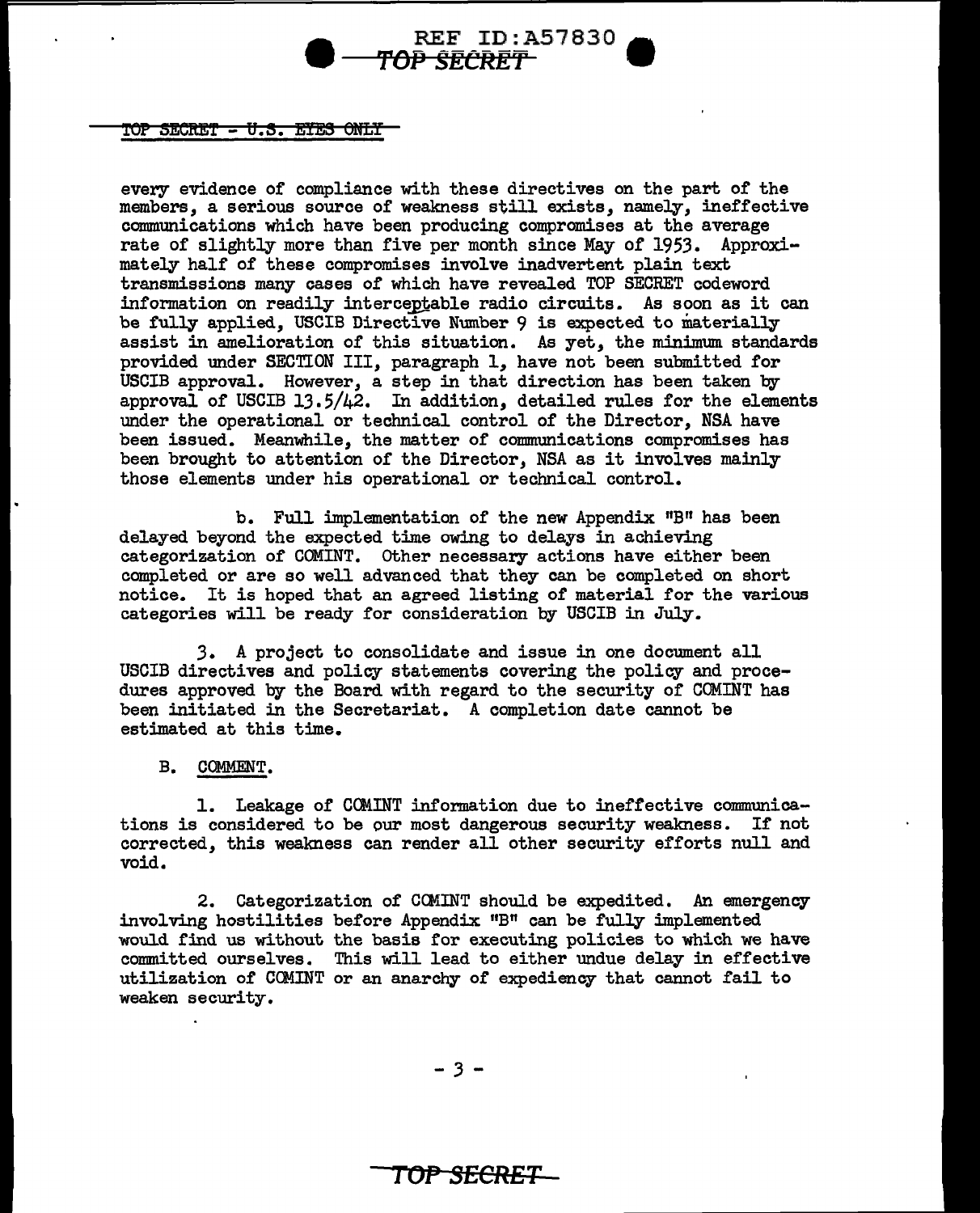# REF ID:A57830 **A 't'OP SECRET** •

### TOP SECRET - U.S. EYES ONLY

3. Members are reminded that implementation of Appendix "B" will require issuance of revised security regulations in accord therewith and that copies of these regulations should be filed with this Secretariat. This action need not await agreement on categories.

### C. RECOMMENDATIONS.

1. That the Director, NSA should expedite submission of the minimum standards required by SECTION III, paragraph 1, of CIBD #9 so that early action can be taken by the members to institute the inspection and reporting procedures required.

2. The Director, NSA be asked to prepare and forward in time for USCIB consideration at its September meeting a status report on action taken to improve COMSEC in the COMINT elements under his operational or technical control together with any recommendations he may deem appropriate.

*3.* Set 16 August 1954 as the outside target date for full implementation of the new Appendix  $"B"$  and notify LSIB and CRC of our desires in this respect.

### III. GENERAL COMMENTS.

1. The Executive Secretariat as presently conceived and operating is believed to be worth its cost in manpower and money as an office of consultation and coordination. It has not thus far performed any true executive functions. Nor is it believed that such functions are intended by its Charter. Operating on the principle that implementation of Board policy is a function which can be performed effectively only by the member departments and agencies of the Board, a conscious effort has peen made to avoid any exercise of such executive functions and instead, the activities of the Secretariat have been confined to suggesting, persuading, advising and reminding. In so doing measures necessary to improve security have received the lion's share of attention. To this extent it has been necessary to delve into what is normally the individual business of the members. This is regrettable but considered necessary as a service of common concern. It is considered that an independent activity such as the Executive Secretariat is justified for that purpose alone. In addition the Executive Secretariat as an independent organ is considered useful and desirable as a means of keeping the affairs of the Board under undivided surveillance not subject to diversion by other cares. In short, it is felt that the Executive Secretariat is justified as a permanent appendage of the Board on its present basis, with its present composition and with its present concept as contained in CIBD *#3* and interpreted above.

**TOP SECRET**